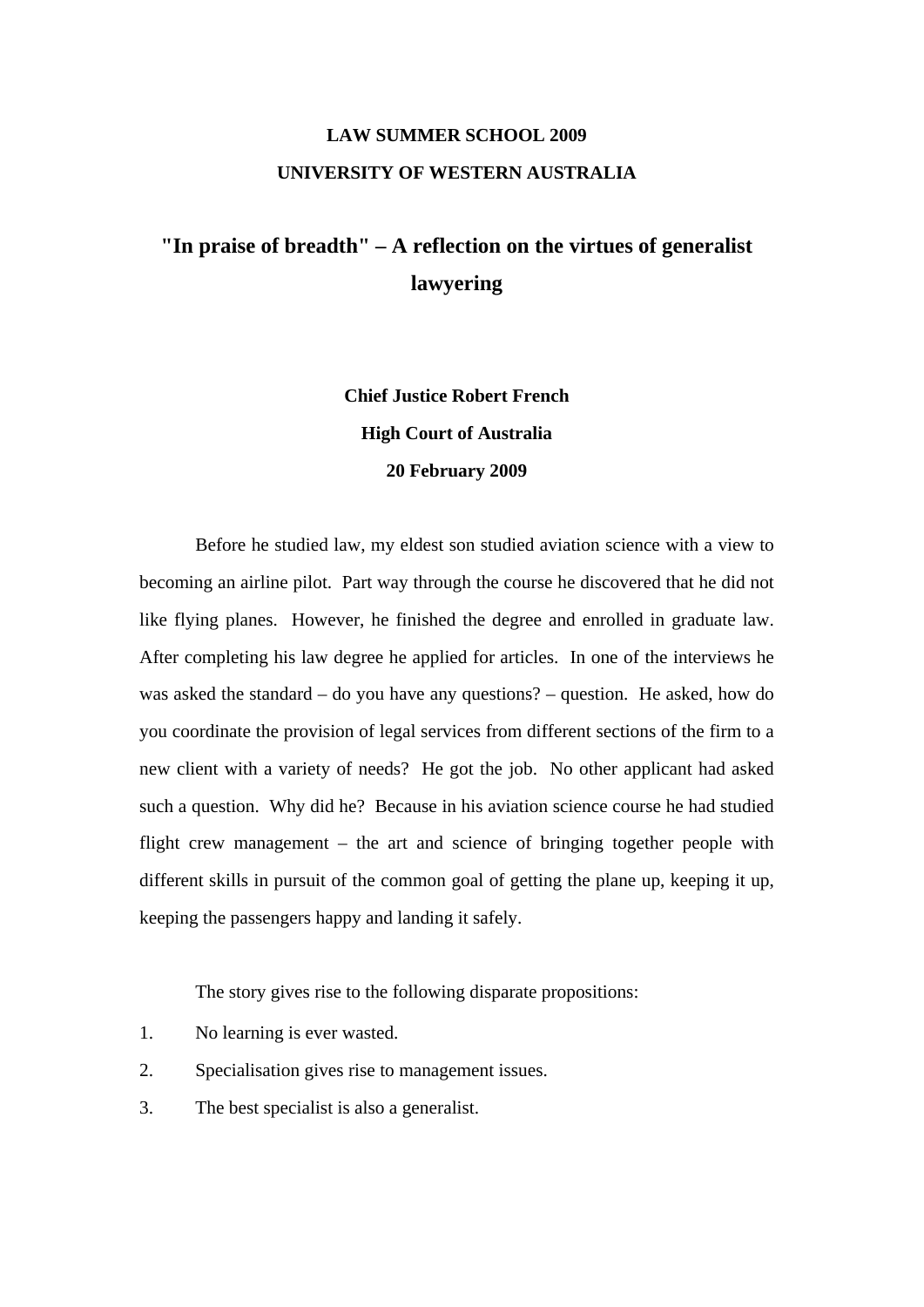These propositions inform my broad message that there is value for all legal practitioners in maintaining general legal competencies. Recognition of that value has underpinned the long tradition of the Annual Law Summer School as a nonspecialist CLE event and an opportunity to learn about new and developing areas of the law and to enhance understanding of existing areas.

 There is another dimension to that message. The Commonwealth Government, the Council of Australian Governments and the Law Council of Australia are all committed to the examination of regulatory reform of the legal profession at a national level. In any such examination there must, in my opinion, be careful and rigorous consideration of the issue of specialisation within the profession. That examination should aspire to a better generic understanding of the concept than presently exists, the criteria for defining particular specialties and the interests served and objectives advanced by their recognition and regulation.

 I must declare a bias. My views about general and specialist practice have been shaped by my experiences as a practitioner and as a judge. Those experiences have also informed my views about specialisation within the Court system.

 I did my articles in a small Perth law firm in 1971 and 1972. The firm had a strong rural conveyancing practice through its major client, a firm of accountants with branches throughout regional Western Australia. As an articled clerk and young practitioner I drafted farmer's wills and leases and contracts for the sale of property, often to the farmer's own family to minimise the incidence of estate duty. Partnership formations and dissolutions and the incorporation of companies were all part of my standard fare. The firm had a litigation practice covering, inter alia, commercial disputes, building disputes and personal injury claims. I was active in those matters. As an employed solicitor and then as a partner in that firm and later in my own firm, I also developed a criminal practice appearing frequently in Petty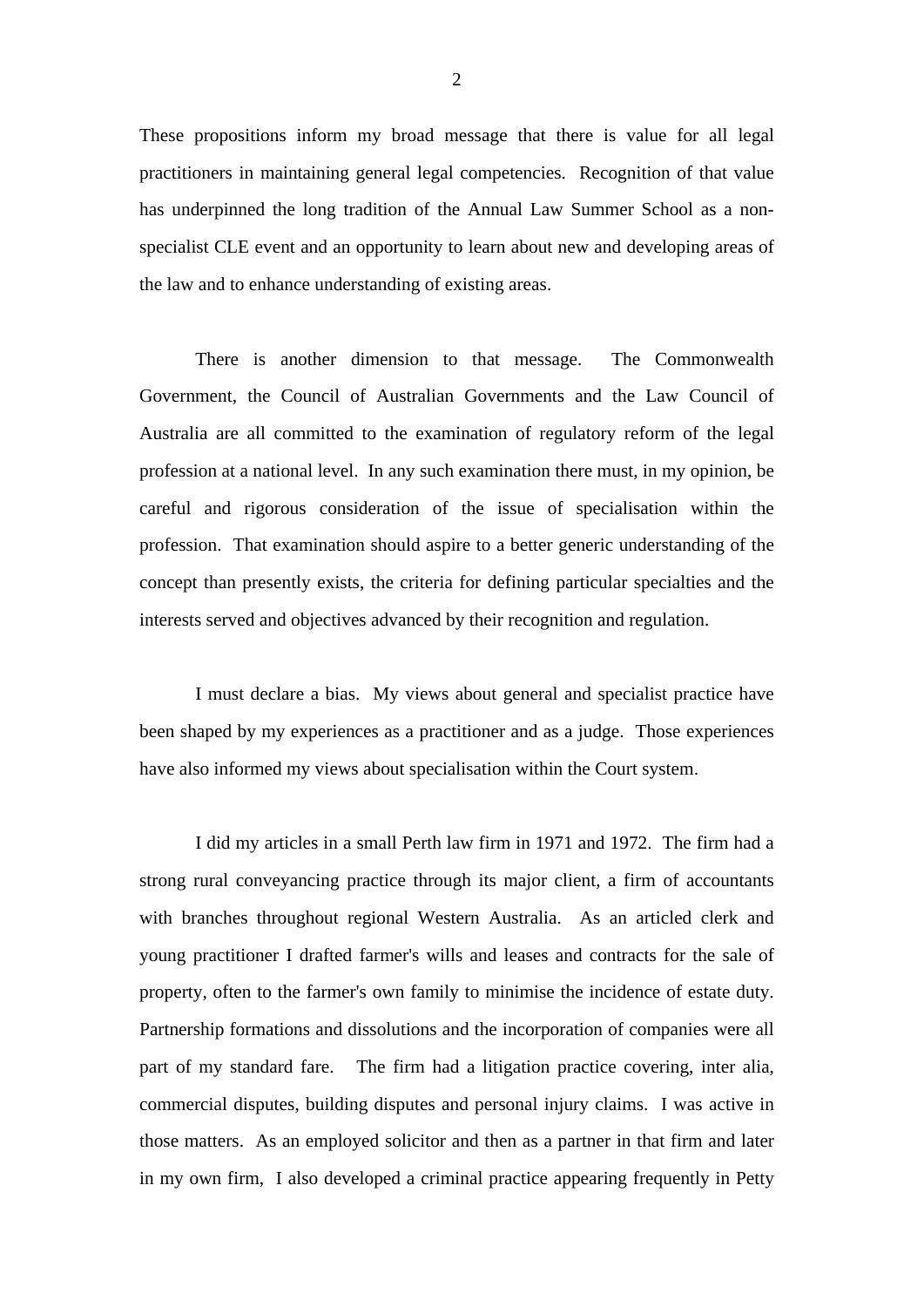Sessions and the District and Supreme Courts and on judicial review of the decisions of Magistrates. The nature of the legal work to which I was exposed in my early years as a lawyer was diverse. Statutory interpretation played an important role in much of that diversity. But the techniques were the same whatever the subject matter. Close scrutiny of the statute applicable to a case, even the most unpromising criminal case, often yielded unexpected benefits. As my practice developed it extended to taxation, public law, intellectual property and trade practices, the latter in the area of misleading or deceptive conduct under Pt V of the *Trade Practices Act*  and anticompetitive conduct under Pt IV. All of these are areas in which statutes play a dominant role but in which there are almost always intersections with common law and equity and sometimes, of course, with the Constitution.

 My experience was not unique nor were the benefits it conferred. As former Justice Michael McHugh said of his wide-ranging practice at the New South Wales Bar, which covered, crime, industrial law, intellectual property and constitutional law, among other things:

 "… ideas acquired in one branch of the law are transferable to other branches of law. Practical examples of the working of the law in one of its branches frequently provide persuasive analogies in other branches. The wider the scope of the lawyer's practice, the better lawyer he or she is likely to be."<sup>1</sup>

 Those who practice across a variety of subject areas will often observe recurring patterns of principle and technique particularly in relation to statute law.

T<br>
The Hon Justice M McHugh AC, "The Growth of Legislation and Litigation", (1995) 69 *Australian Law Journal* 37 at 41.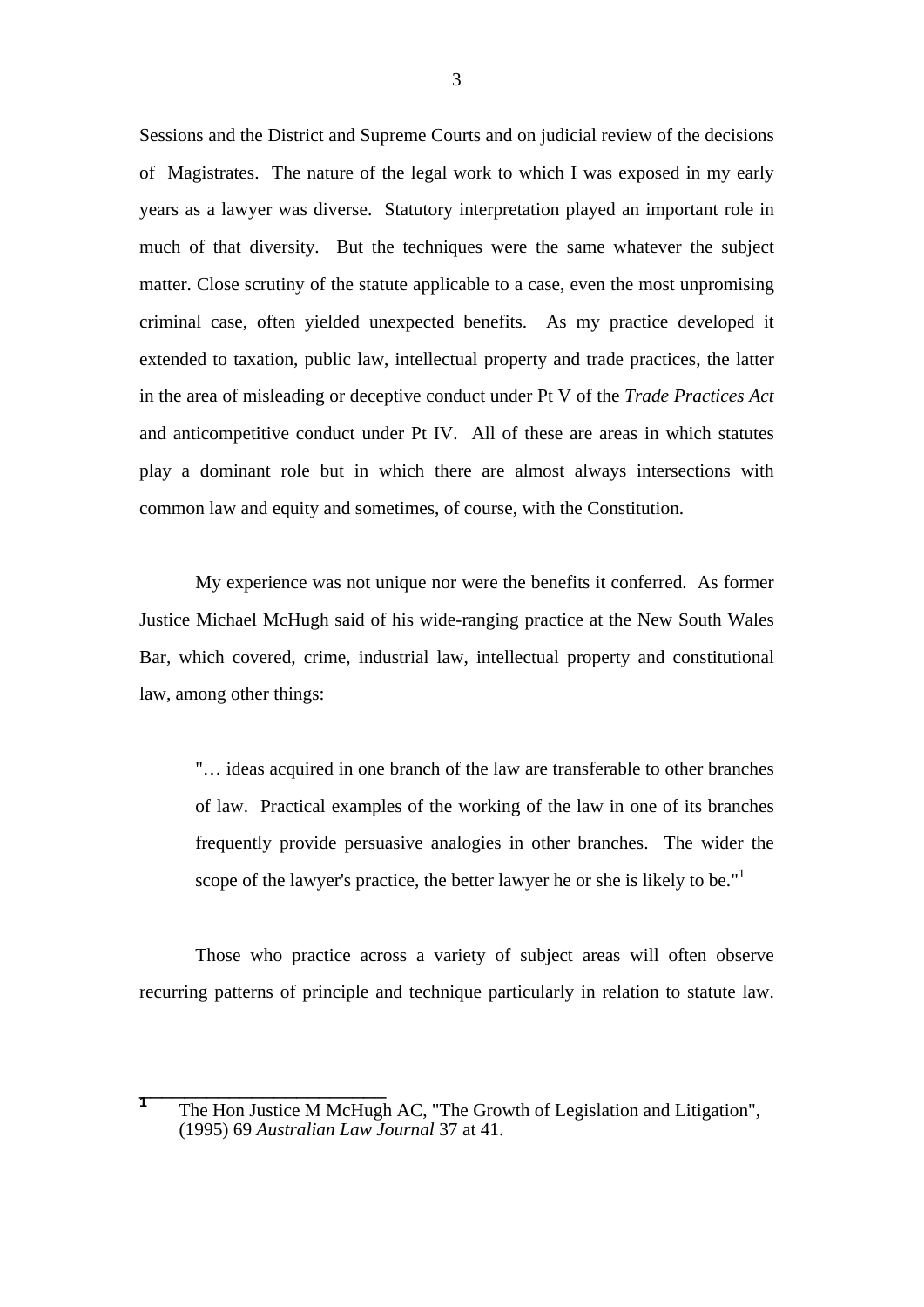The same phenomenon is true of the judge-made law although it is affected by the untidy realities of the historical development of particular bodies of doctrine. Recognition of recurring patterns allows for cross-fertilisation of areas from one sector of the law to another. So a broad knowledge of developments in the law generally can be an important resource for advisor, negotiator, transaction maker and litigator.

 While diverse practice yields benefits it may suffer some disadvantages as against specialist practice in terms of efficiency and the marketability of the legal services to some classes of client. The specialist practice can offer benefits to both practitioner and client in this respect. But there are risks if the practitioner fails to keep abreast of the general law where it intersects with his or her specialty. This requires the practitioner and those who would regulate specialty practice to confront from the outset the fundamental question – how does one define the limits of a specialty? Even before that it is necessary to have a generic concept of specialty as a class of legal practice.

 The generic definition of "specialty" has not received close analysis in the literature about legal practice. Those writing about the subject have tended to concentrate on questions of advertising and accreditation, anti-competitive effects and social science aspects. In 1955, Charles Joiner a Professor of Law at the University of Michigan in an article published in the American Bar Association Journal said:

 "All that is meant by specialization is the concentration of a lawyer's practice within less than all of the fields of law. As a result, he expects to be more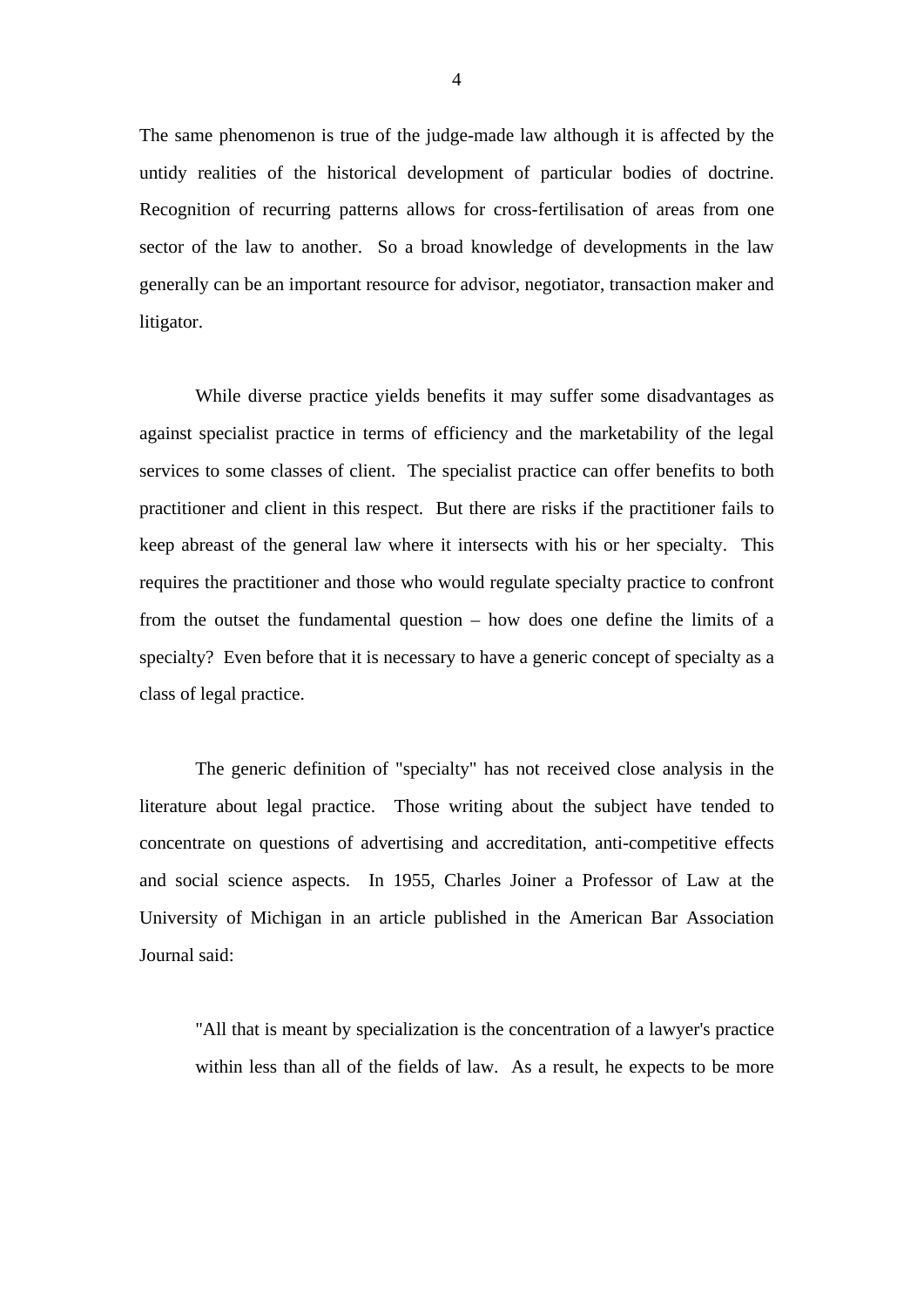proficient in the particular fields of his practice than if he had devoted his time to all fields of the law."<sup>2</sup>

 In a substantial study about the prestige attaching to different kinds of legal specialisation, published in the American Bar Foundation Research Journal in 1977<sup>3</sup>, the authors passed over definition quickly:

 "As we use the term 'specialty ' in this article, it refers only to an area or field of law practice that has a more or less distinct content or set of tasks. We do not mean to imply any particular degree of specialization in the area – ie, that lawyers who perform that sort of work tend to do it to the exclusion of any other." $4$ 

In the following year in Australia Roman Tomasic and Cedric Boullard published a preliminary report for the Law Foundation of New South Wales entitled "Lawyers and their Work in New South Wales". They replicated elements of the American Bar Foundation study on the prestige attached to different specialties. They did not embark upon definitional analysis and may be taken to have worked upon the same generic definition as the American investigators. However, the specialty designations they studied indicate the breadth of the concept as they saw it. The list included the following as the highest scoring specialties for prestige:

**<sup>2</sup>** Joiner, "Specialization in the Law: Control It or It Will Destroy the Profession" (1955) 41 *American Bar Association Journal* at 1105.

**<sup>3</sup>** Laumann and Heinz, "Specialization and Prestige in the Legal Profession: The Structure of Deference" (1977) *American Bar Foundation Research Journal* at 155.

**<sup>4</sup>** Ibid at 165.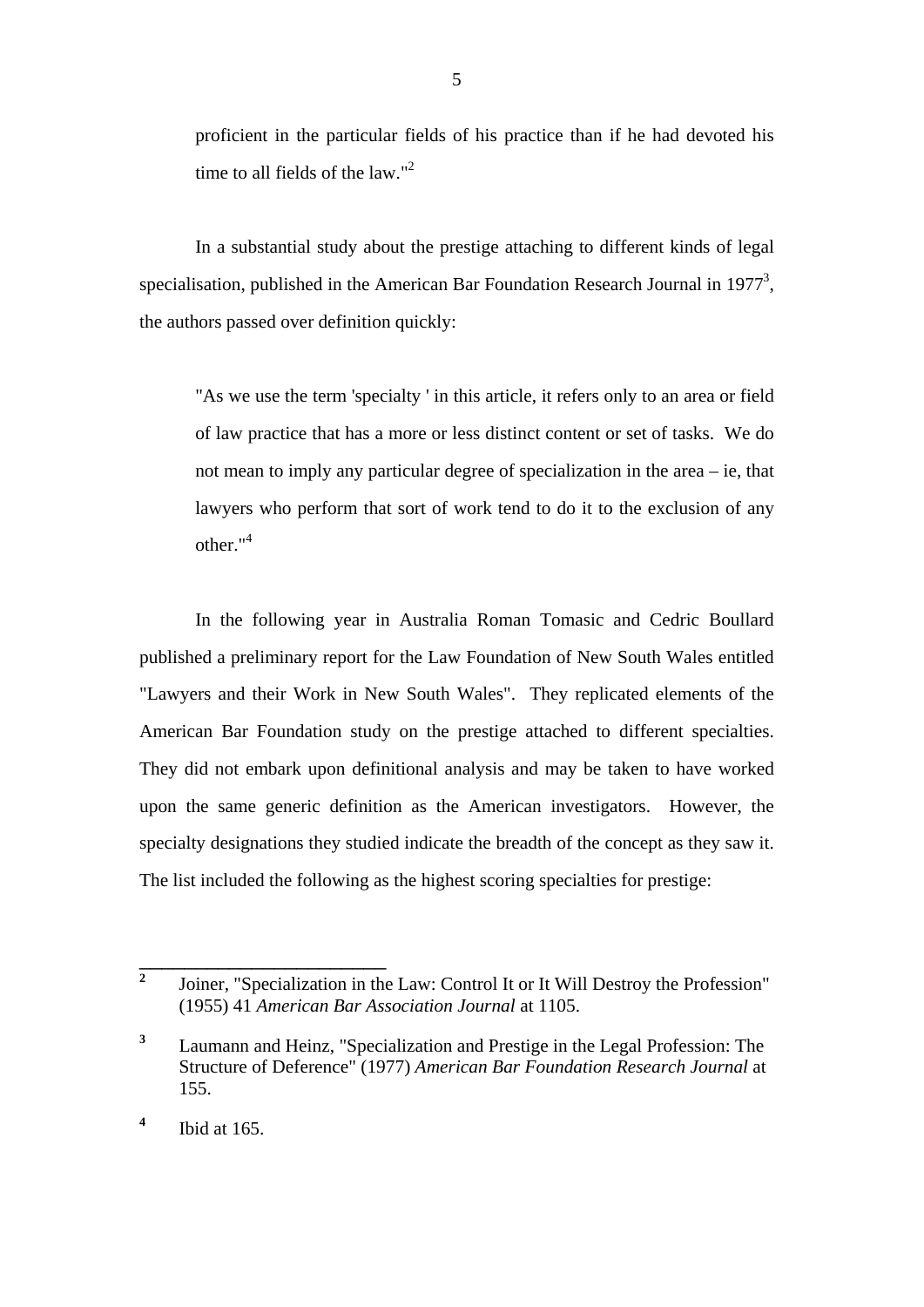- 1. Equity.
- 2. Taxation and stamp duties.
- 3. Civil litigation (Supreme and High Courts).
- 4. Commercial law matters.
- 5. Trade practices law.
- 6. Constitutional law.
- 7. General commercial.
- 8. Securities.

At the bottom of the prestige heap were:

- 1. Workers compensation (for respondent)
- 2. Family law matters.
- 3. Workers compensation (for applicant).
- 4. Criminal law matters.
- 5. Industrial law (act for union).
- 6. General legal aid work.
- 7. Landlord/tenant.
- 8. Civil litigation (Petty Sessions).

 The generic definition did not advance far in later years. The potential for confusion between specialty defined by reference to choice of practice on the one hand and superior expertise on the other, had not gone unnoticed. An article published in the Australian Law Journal in 1981 observed that "specialisation" has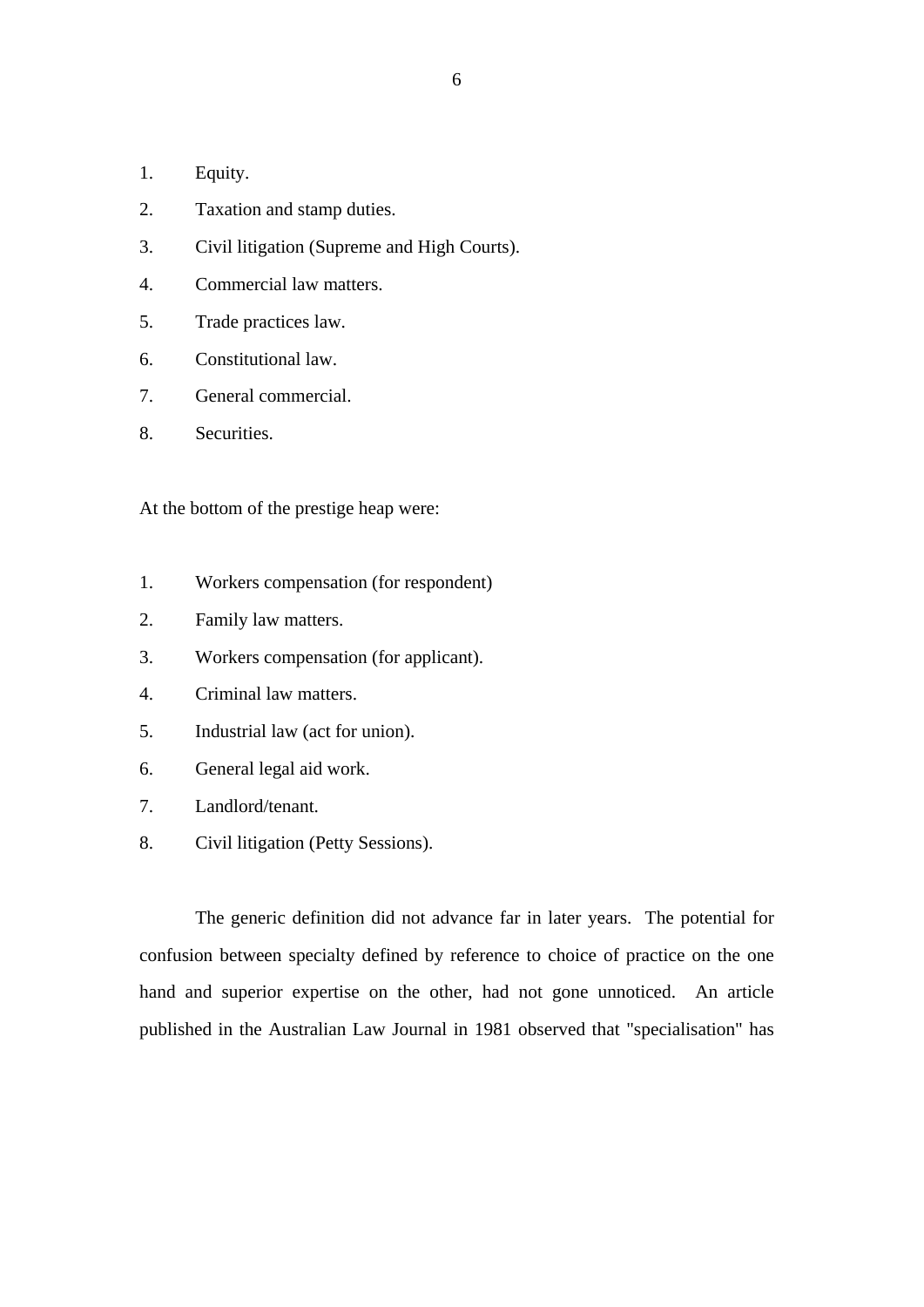two distinct albeit related meanings<sup>5</sup>. One refers to a limitation of activity to a particular area of practice. Another refers to the acquisition of knowledge and skills in a particular area by special study and training. Plainly these two ideas are not synonymous. A lawyer of modest competence may sensibly carry on a practice limited to areas which he or she finds familiar and relatively undemanding. Whether such a lawyer would justify the designation of "specialist" may be questionable. Another lawyer of high skill and capacity may decide to offer a narrow band of services to a narrow range of clients in an area of great complexity and difficulty. As the author of the Australian Law Journal article observed:

 "It is necessary when talking about specialisation to be clear which of these two meanings is intended."<sup>6</sup>

 There is nevertheless a degree of overlap between the two meanings. The New South Wales Law Reform Commission in its 1981 Discussion Paper on Advertising and Specialisation in the Legal Profession pointed out that:

 "In common parlance, specialisation is often used to mean a substantial degree of concentration of work in a particular field. But concentration in a field often leads to expertise in it and, accordingly, specialisation is commonly used to connote a substantial degree of both concentration and expertise."7

**<sup>5</sup>** Morgan, "Specialisation", (1981) 55 *Australian Law Journal* 663.

**<sup>6</sup>** Morgan, "Specialisation", (1981) 55 *Australian Law Journal* 663 at 665*.*

**<sup>7</sup>** New South Wales Law Reform Commission, *The Legal Profession Discussion Paper No 5 Advertising and Specialisation*, 3.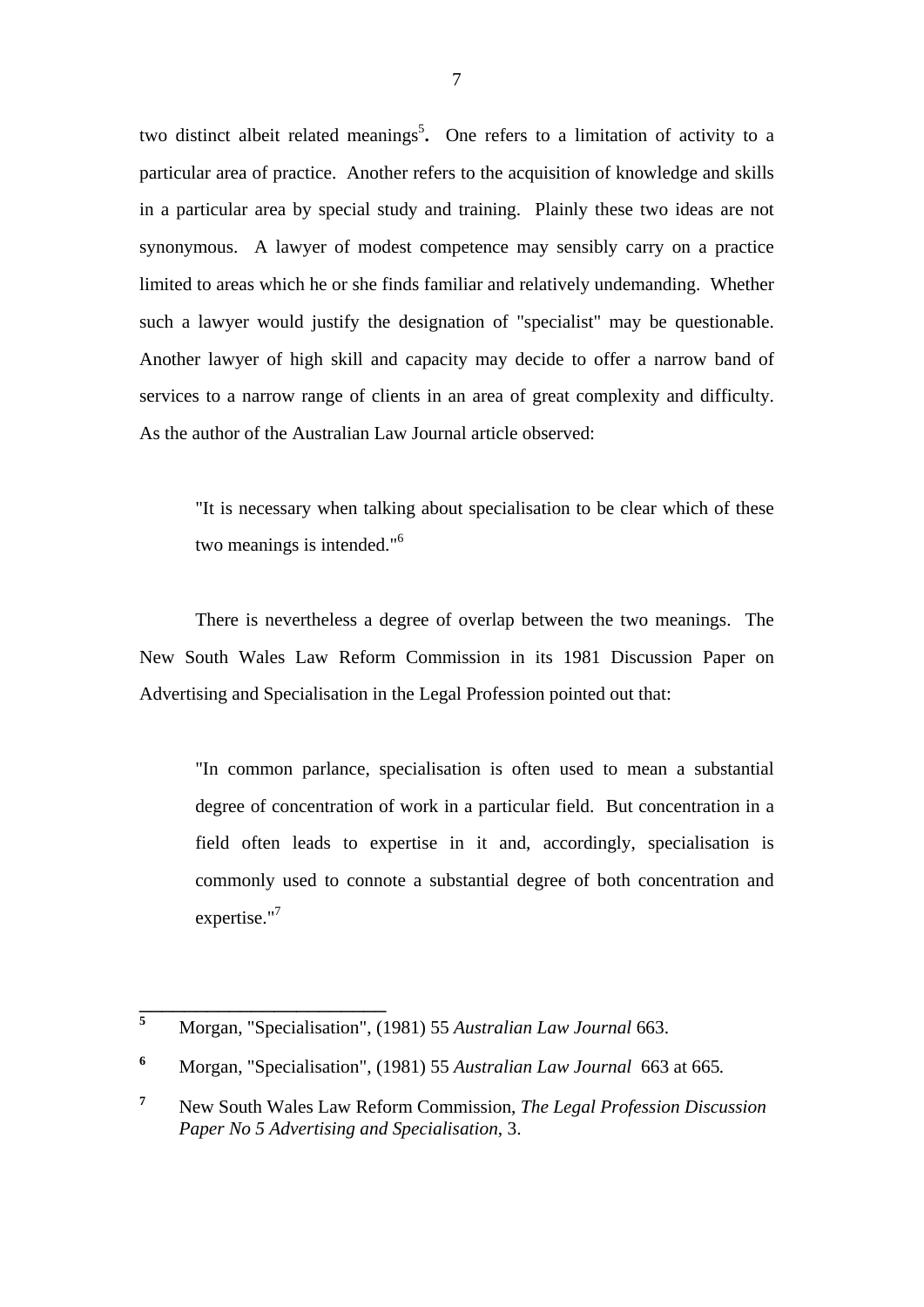Recognition of specialisation in practice and accreditation schemes for that purpose are well established in Australia and are administered by State-based law societies. In July 1994 the Law Council of Australia presented a blueprint for the structure of the legal profession including a proposed scheme of national accreditation<sup>8</sup>. The Law Council's blueprint was a response to the adoption of the National Competition Policy in February 1994 by the Council of Australian Governments. The Law Council proposed to develop a national specialist accreditation scheme and to support the creation of a national body comprising representatives of its constituent bodies. The national body would endorse the model of specialist accreditation which had already been adopted by Victoria and New South Wales. Its proposed characteristics included a requirement that accredited specialists should undertake legal education in the specialist area on a yearly basis and should be reaccredited on a regular basis.

 The current Victorian scheme applies to designated specialist areas including "Business Law", "Commercial Litigation", "Criminal Law", "Immigration Law", "Wills and Estates" and "Workplace Relations". Accreditation is by application to the Specialisation Board of the Law Institute of Victoria. Subject to a special discretion of the Board accreditation requires that the applicant shall have practiced for at least three years at the equivalent of 25% of the time applicable to a fulltime practice, in the relevant area.

**<sup>8</sup>** Law Council of Australia, "Blueprint for the Structure of the Legal Profession: A National Market for Legal Services" (1994).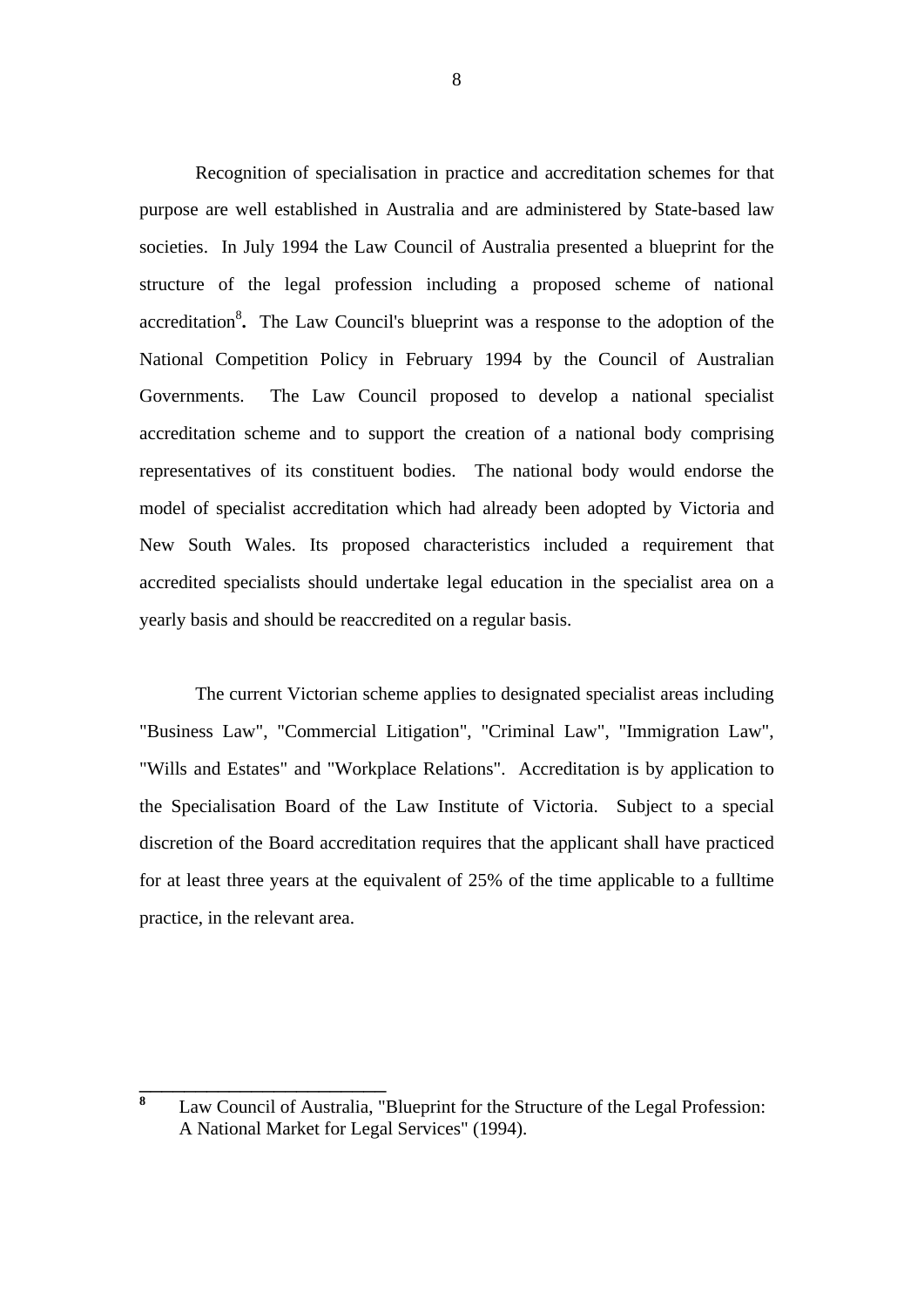In Western Australia specialist accreditation is limited to family law practitioners although I understand that accreditation of legal practitioners offering their services as mediators is planned.

 The Professional Conduct Rules of the Law Society of Western Australia deal with specialisation but only in relation to the use of the term "specialist" in advertising. The Rules point out that like the term "expert" the term "specialist" can mean different things to different people. Consumers may construe it as implying expertise, while in fact it may refer to nothing more than a preferred area of practice.

 At present there is no national scheme in place. In 2001, the then Attorney-General for the Commonwealth, Daryl Williams, noted that at that time the approach to specialisation had been left to individual legal professional associations. He added:

 "However it does appear that there are discernible advantages in the development of uniform schemes. This is especially so in areas such as criminal law and family law. These issues have not been dealt with in any great detail, and until they are, progress in the reform of legal business structures is likely to be slow."<sup>9</sup>

 Recently the question of national regulation of the profession has been placed back on the national agenda. On 3 February 2009, the Prime Minister announced that:

**<sup>9</sup>** Attorney-General's Speech to the 32<sup>nd</sup> Australian Legal Convention, October 2001.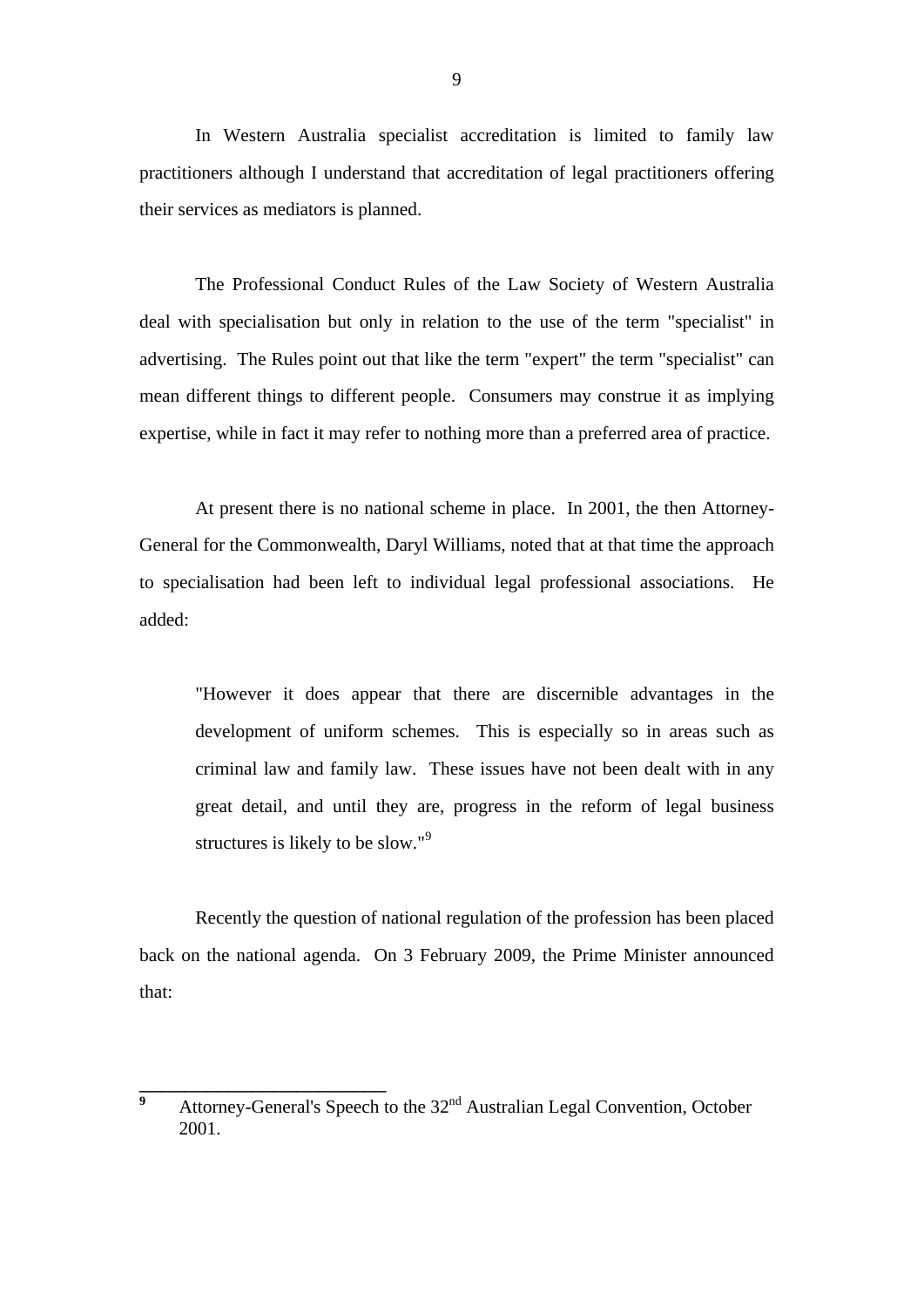"… legal professional reform will form part of the Government's ongoing micro-economic reform agenda to strength the Australian economy in the face of the global financial crisis."

While acknowledging the regulation of the legal profession in Australia had been the subject of valuable changes in recent years, the Prime Minister said:

 "… regulation remains overly complex and inconsistent and each jurisdiction maintains its own regulatory structure."<sup>10</sup>

 The Prime Minister's statement was welcomed by the Law Council of Australia<sup>11</sup>. And on 4 February 2009, the Council of Australian Governments agreed to add legal professional regulation to its micro-economic and regulatory reform agenda.

 To the extent that national regulation of the profession seeks to deal with specialisation, it should do so on the basis of some useful understanding of what that concept means. The lack of precision and potential for confusion in current usage should be addressed. Added to the need for a generic definition is the need for criteria by which to define particular subject areas as areas of specialisation. This is apparent from the list of specialty areas set out in the work of Tomasic and Boullard

**<sup>10</sup>** Joint Statement, Attorney-General and Minister for Finance and Deregulation, 3 February 2009, Legal Profession Reform to Strengthen Australian Economy.

**<sup>11</sup>** Law Council of Australia Media Release, "Prime Minister clears path for a truly national profession", 4 February 2009.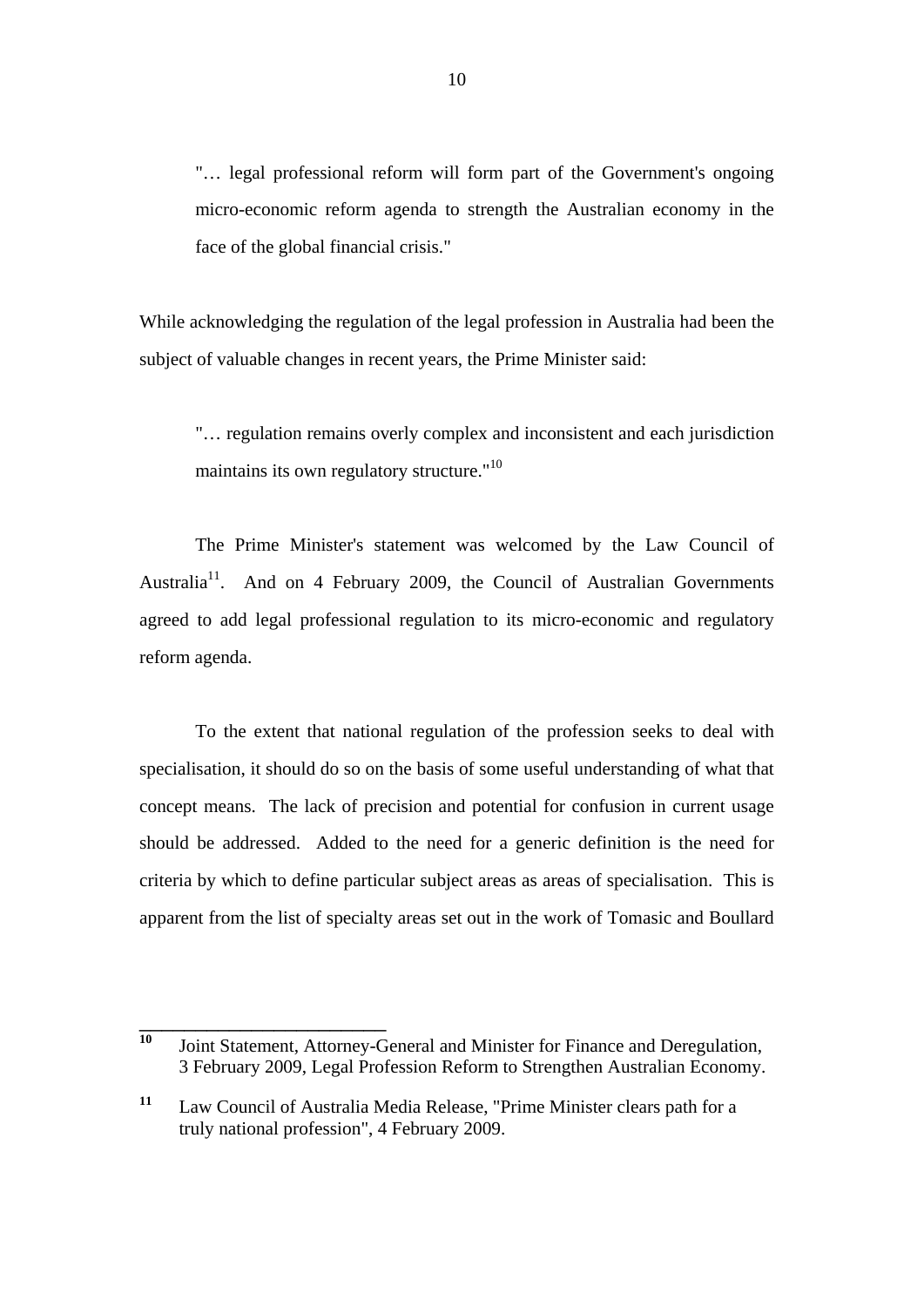in 1977. The same might be said of the designations used by the Victorian Law Institute. Their generality, although it no doubt accords with usage within the profession, illustrates the difficulty of defining what they cover as specialties.

 At the heart of the problem of limiting an area of practice and describing it as a specialty is the reality that proper advice or representation by the practitioner will often require consideration of legal issues notionally falling within another designated area of specialty practice or the general law.

 This raises the question whether accreditation schemes for specialist practitioners should be designed to ensure not only that the practitioner maintains appropriate levels of expertise in relation to the accredited area of practice, but that he or she is also maintaining the necessary awareness of developments in the general law intersecting with and affecting the specialist practice. In this respect compulsory continuing legal education programs will serve not only to support the maintenance of appropriate levels of knowledge among general practitioners, but necessary levels of knowledge for specialist practitioners.

 It is not my purpose in these remarks to engage in a critique of specialisation within the legal profession. However difficult the generic and specific definitions of "specialty" and "specialisation" necessary to any sensible discussion of the phenomenon those terms represent a well established response to perceived market needs. The problem in today's complex legal environment is that the law is not able to be divided conveniently into segments. Any apparently discrete section of legal practice cannot avoid the pervasive influence of other areas which are of general application. A leading example is found in the public-private law interface. There are few aspects of economic activity in our society that are not supervised by some kind of statutory regulator with a variety of powers and discretions. These may cover the grant, withholding, suspension or cancellation of licences to carry on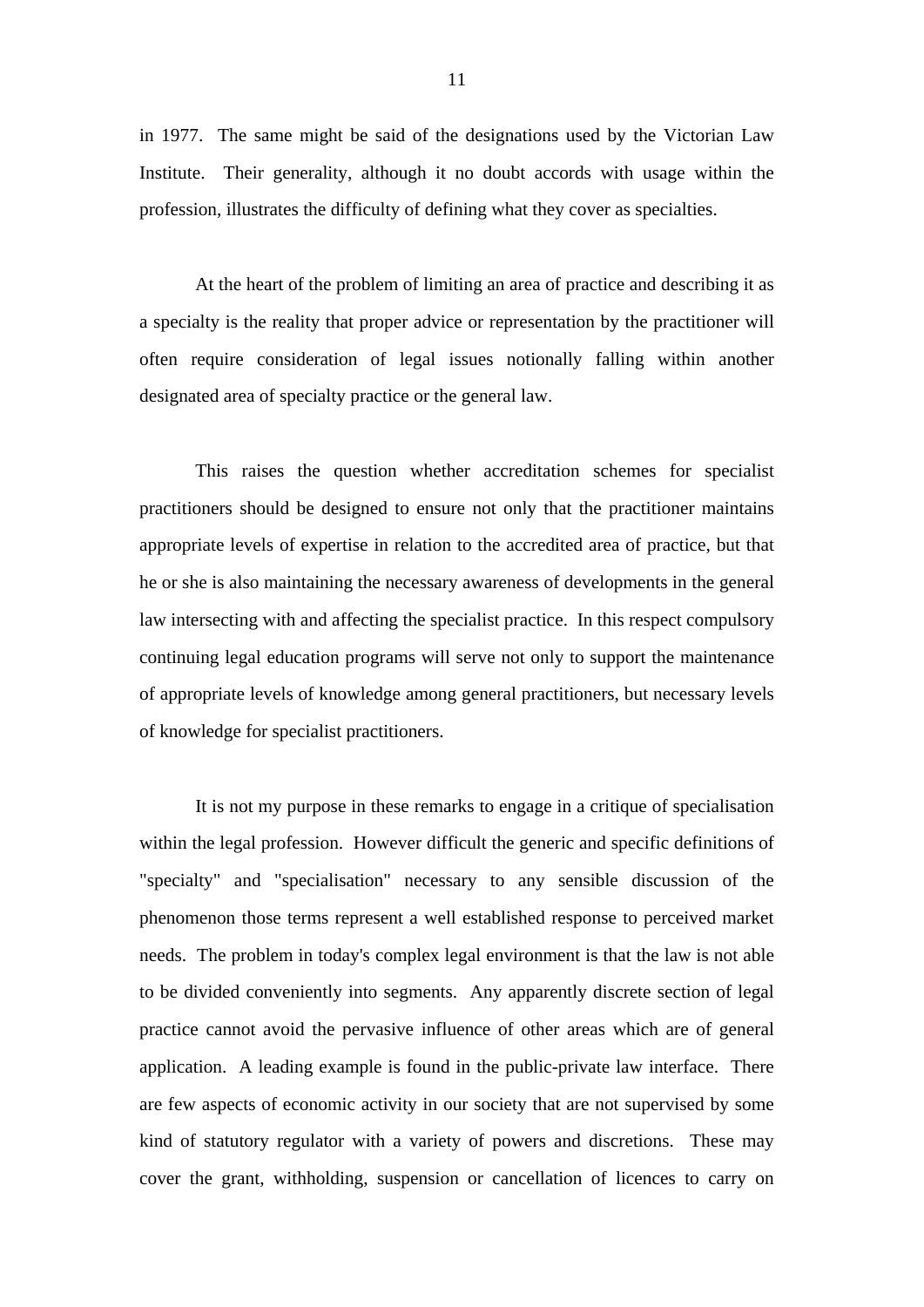various kinds of commercial activity and powers to approve or not approve particular transactions. The business press frequently carries stories of intersections between these regulators and the private sector. The Australian Competition and Consumer Commission, the Australian Securities and Investments Commission, the Takeovers Panel and the Australia Prudential Regulatory Authority are good examples. In the field of intellectual property, the Commissioner of Patents and the Registrar of Designs and Trade Marks have the power to make important administrative determinations affecting valuable intellectual property rights. They describe themselves, in the Australian Patent Office Manual, as an "an administrative tribunal"<sup>12</sup>. Then there are the large numbers of Ministers, officials and tribunals, Federal and State, whose decisions can affect the occupations, welfare and opportunities of countless individuals and organisations. As I have remarked elsewhere, administrative law is the ether in which private law moves in a regulated society. In such a society no legal practitioner, however specialised, can afford to be unaware of the salient features of administrative  $law<sup>13</sup>$ .

Merger and acquisition lawyers, or those hardy ones still standing in the current economic climate, must deal with the requirements of the *Corporations Act 2001* (Cth) in respect of Pt 6 takeovers or Pt 5 schemes of arrangement. But in any acquisition an array of other areas of law may come into play as those familiar with the due diligence process will know. It is necessary in overseeing large mergers or acquisitions to have an appreciation of the extent to which the position of the target

<sup>&</sup>lt;sup>12</sup> Australian Patent Office Manual of Practice and Procedure – Oppositions, Court, Extensions and Disputes, November 1995 Pt 1.

**<sup>13</sup>** French, "Administrative Law in Australia: Themes and Values" in Groves and Lee (eds) *Australian Administrative Law – Fundamentals, Principles and Doctrines* (2007) at 16.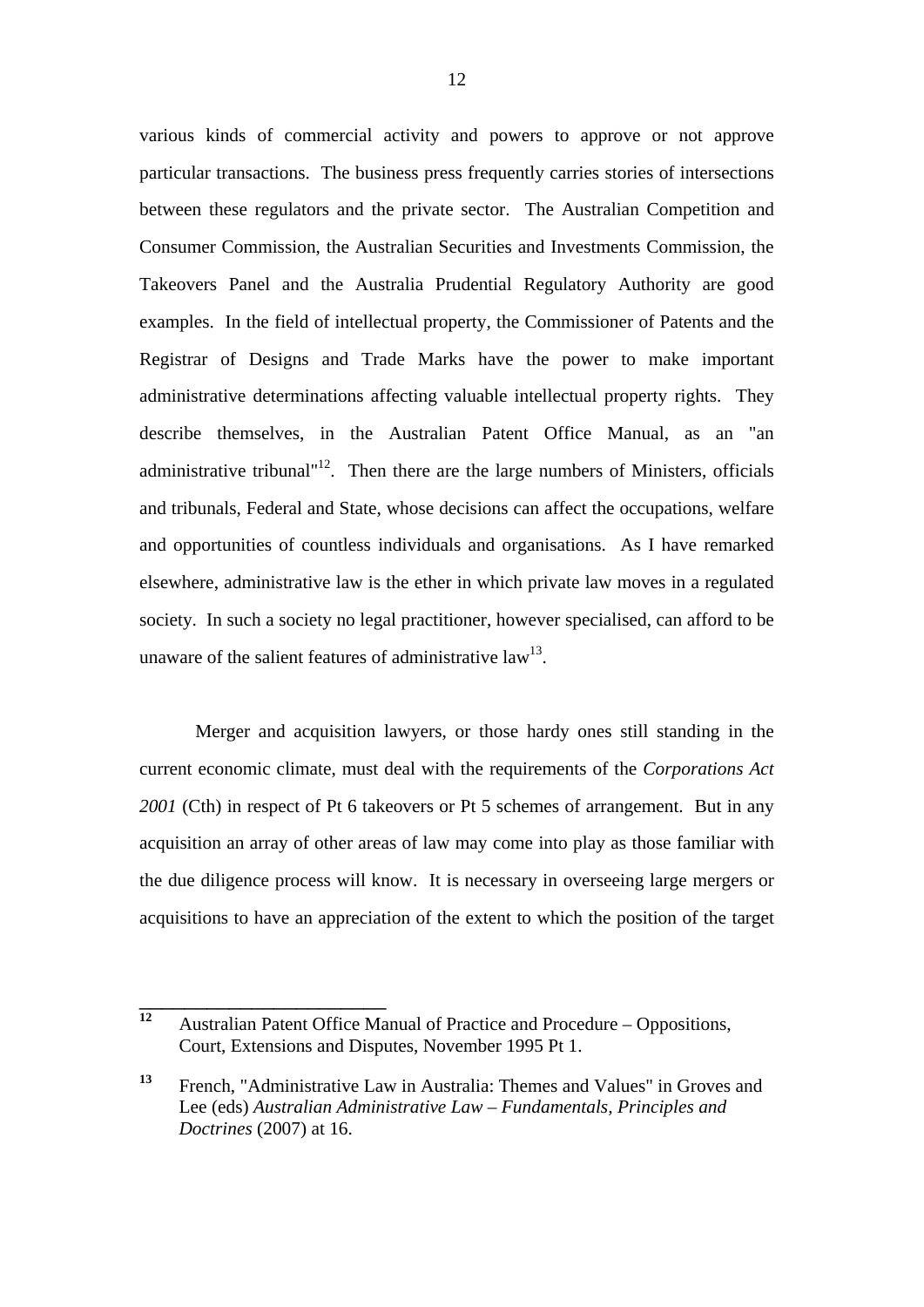company, including its asset position and earning capacity, may be affected by rights and liabilities arising under a number of different legal regimes. These may include mining law and native title in relation to mining and resource companies, taxation, workplace relations, intellectual property, contract and perhaps tort and insurance law. Tort liabilities, including so called "long tail" liabilities, may arise out of particular products or activities carried out by the company in the past and affecting individuals or classes of person. Competition law issues may need to be considered, including the attitude of the regulator and the substantive law underpinning the regulator's approach. The ability of the company to market a particular product may depend upon the approval of a regulator. In the area of telecommunications acquisitions there is an additional regulatory regime involved in the acquisition or transfer of licences.

 Intellectual property law is frequently designated as an area of special practice. Its primary focus is on the rights and liabilities created by the relevant intellectual property statutes. But intellectual property rights are a species of property. They are choses in action. They can be the subject of contract and of equitable obligations. They may arise in the context of an employment relationship and so intersect with employment law. They may, in some cases, intersect with competition law.

 There is something of a tradition among some practitioners in the field of criminal law that resort to legal argument is a form of affectation. I remember on occasions as a young practitioner being looked at askance because I took law books into the Court of Petty Sessions. The criminal law, as we all know, involves issues of statutory interpretation and may intersect in a variety of ways with the general law. It is useful, for example, to know something about property law when dealing with stealing or other property offences. This is true for both prosecution and defence lawyers.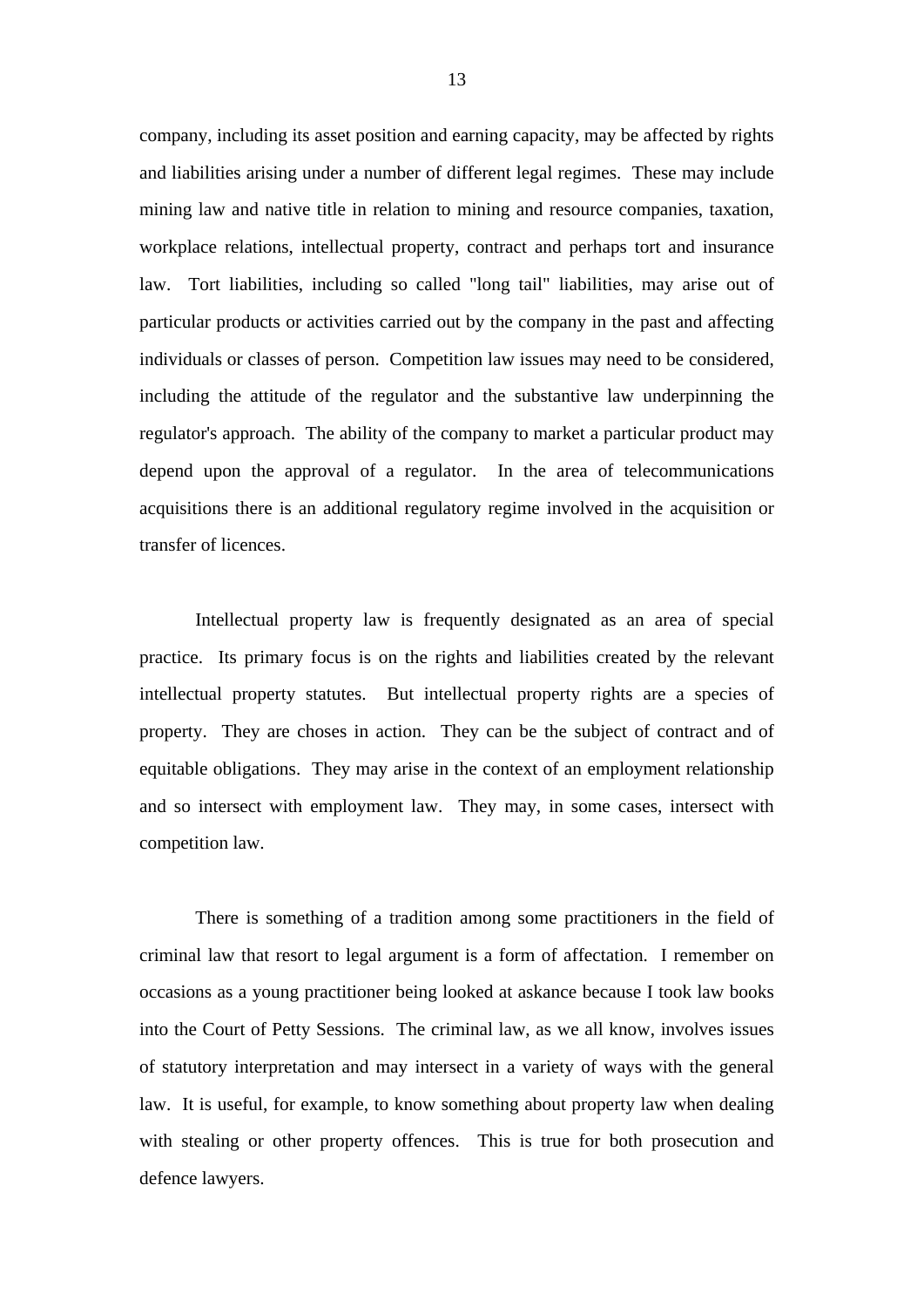Many years ago I defended a man on a charge of arson arising out of the burning of his cray boat moored 400 metres from low water mark in Jurien Bay. Upon close examination of the *Criminal Code of Western Australia* my good academic friend, Peter Johnston and I constructed an argument to support a plea to the jurisdiction. The proposition was that, as a matter of statutory interpretation, the *Criminal Code* had a lacuna in its application between low water mark and the high seas. There was no statutory definition of the "high seas" so we resorted to the common law concept of "where great ships come and go". We thought it reasonably arguable that 400 metres off low water mark in Jurien Bay was not a place where great ships came and went. We were also ready to run with arguments, based on the law of the sea, that Jurien Bay was not part of the internal waters of Western Australia and was not an historic bay. In the event, we pleaded to the jurisdiction and also pleaded not guilty. We secured a directed verdict of acquittal based upon the inadequacy of the prosecution case. Our arguments were never put to the test but it was good to have them in the armoury.

 Quite apart from the importance of statutory interpretation and other intersecting areas of the general law, the criminal law, from time to time, attracts constitutional questions. It is at least necessary for a practitioner in the field to know whether there might be a constitutional question in the case. The Commonwealth Law Reports are replete with cases involving constitutional issues arising out of the criminal law. There may be a question, for example, whether in Federal jurisdiction the law of the State in which the case is being tried provides for trial by jury as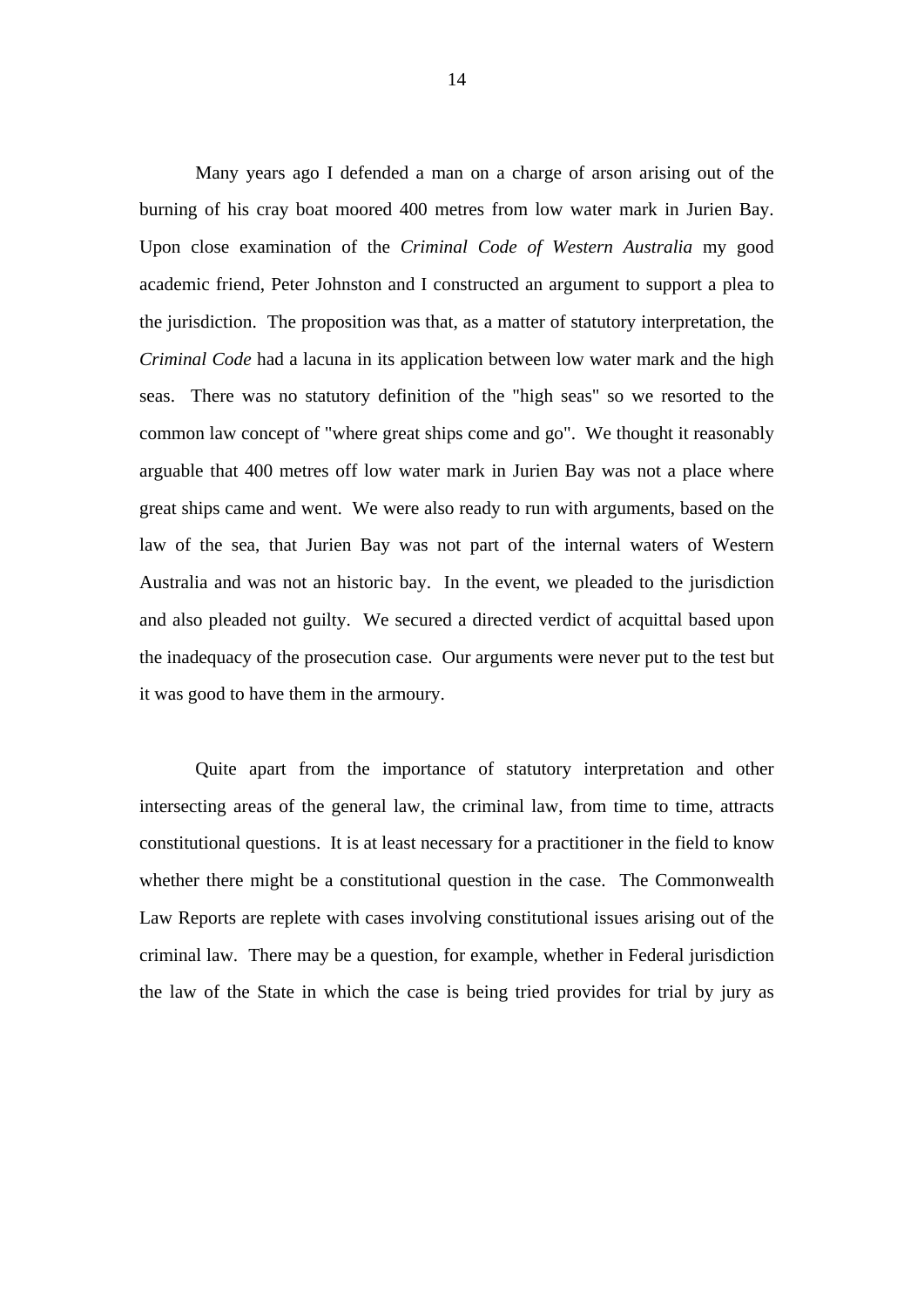required by  $s 80$  of the Commonwealth Constitution<sup>14</sup>. Recently the High Court considered whether the offence of using insulting words in a public place breached the implied freedom of political communication<sup>15</sup>. Another case raised the question whether the continuing detention of a serious sexual offender offended against the Kable principle<sup>16</sup> by imposing on a State court functions incompatible with its institutional integrity. Laws prohibiting sexual relations with minors outside Australia were challenged and found to be supported under the external affairs power<sup>17</sup>.

 A short article in the journal "Legal Practice" written by a senior associate at a Melbourne law firm in April 2007 made the point quite well in relation to the field of workplace relations. The author was an accredited workplace relations specialist. He wrote of the interaction between that field and such fields as trade practices, corporations law, intellectual property and migration law. He made reference to the importance of cultivating a commitment to a broad legal education as a support for any specialisation and said:

**<sup>14</sup>** *Byrnes v The Queen* (1999) 199 CLR 1; *Brownlee v The Queen* (2001) 207 CLR 278; *Chen v The Queen* (2000) 203 CLR 248; *Cheung v The Queen* (2001) 209 CLR 1; *Re Colina; ex parte Torney* (1999) 200 CLR 386.

**<sup>15</sup>** *Coleman v Power* (2004*)* 220 CLR 1.

**<sup>16</sup>** *Fardon v Attorney-General (Qld)* (2004) 223 CLR 575.

**<sup>17</sup>** *XYZ v Commonwealth* (2006) 227 CLR 532.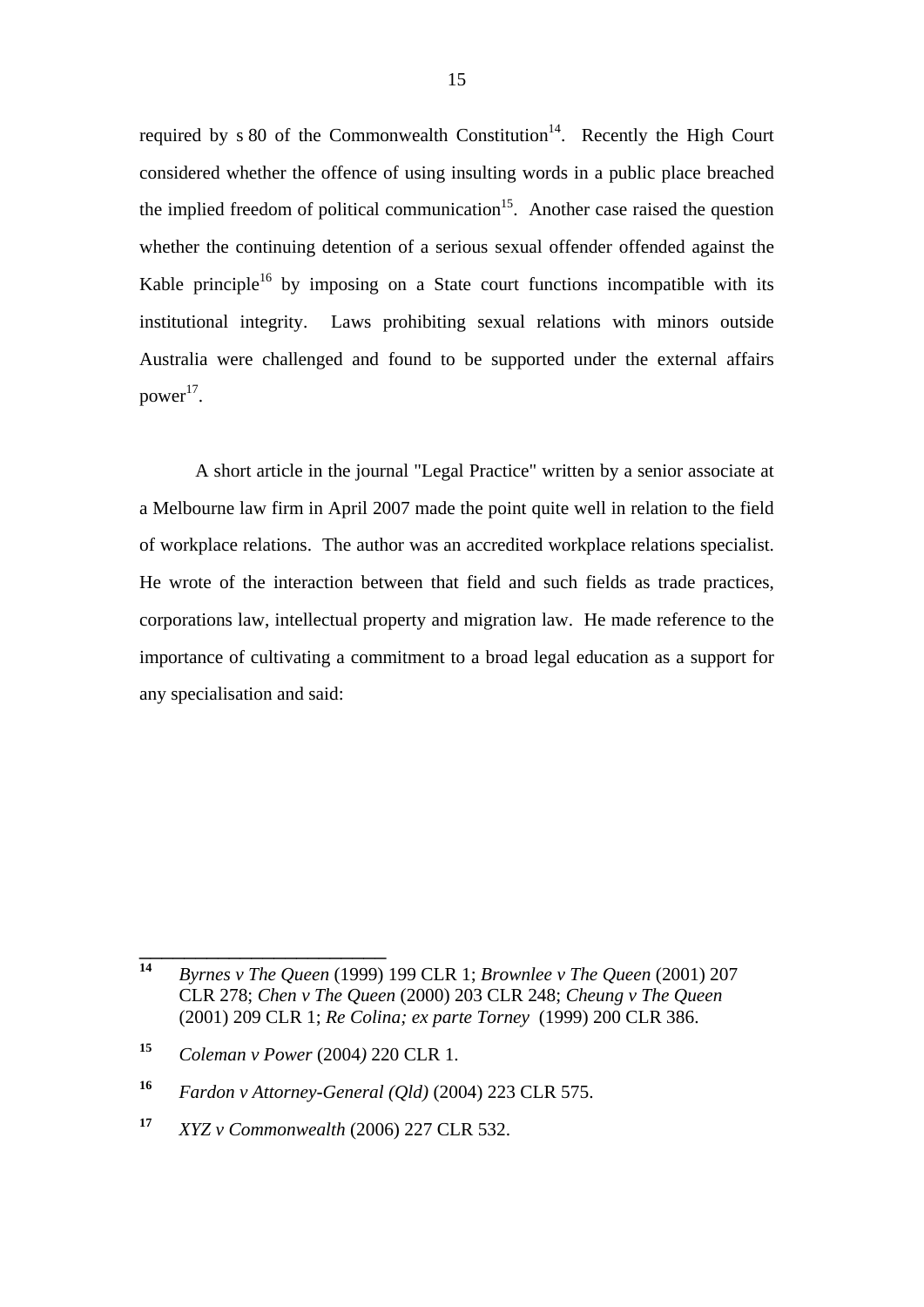"The benefit of considering the workplace relations area from different practice perspectives may lead to clearer instructions, more focused research and the provision of effective advice to the public."<sup>18</sup>

 All of this raises a large question. That is, given the extent of overlap between different areas of the law and the inability to quarantine specialist areas from that overlap, how are the specialist practitioner and his or her clients to be protected from a dangerous narrowing of competencies? And how is the profession to be protected from fragmentation? If specialisation is to be supported and protected by accreditation, the objective of accreditation must ultimately be directed to serving the public interest and not just the commercial interests of the subset of lawyers who hold themselves out as specialists. Whatever system is devised ultimately it must recognise the disadvantages of specialisation and seek to mitigate them in particular deskilling in the areas of law outside the specialist's practice area.

 There is another issue related to that of specialisation within the profession and that is the ongoing pressure for the creation of specialist courts or specialist divisions within courts. There are rational arguments which can be mounted for such measures, but there are disadvantages as well which require that such measures be approached with a degree of caution. There is a need for close scrutiny of the interests which it is sought to advance by the creation of such courts or divisions.

 There has been advocacy from time to time of judicial specialisation in intellectual property, competition law, human rights, tax, native title and industrial

**<sup>18</sup>** Jackson, "More of a generalist, more of a specialist", (2007) *Legal Practice*, 58 at 61.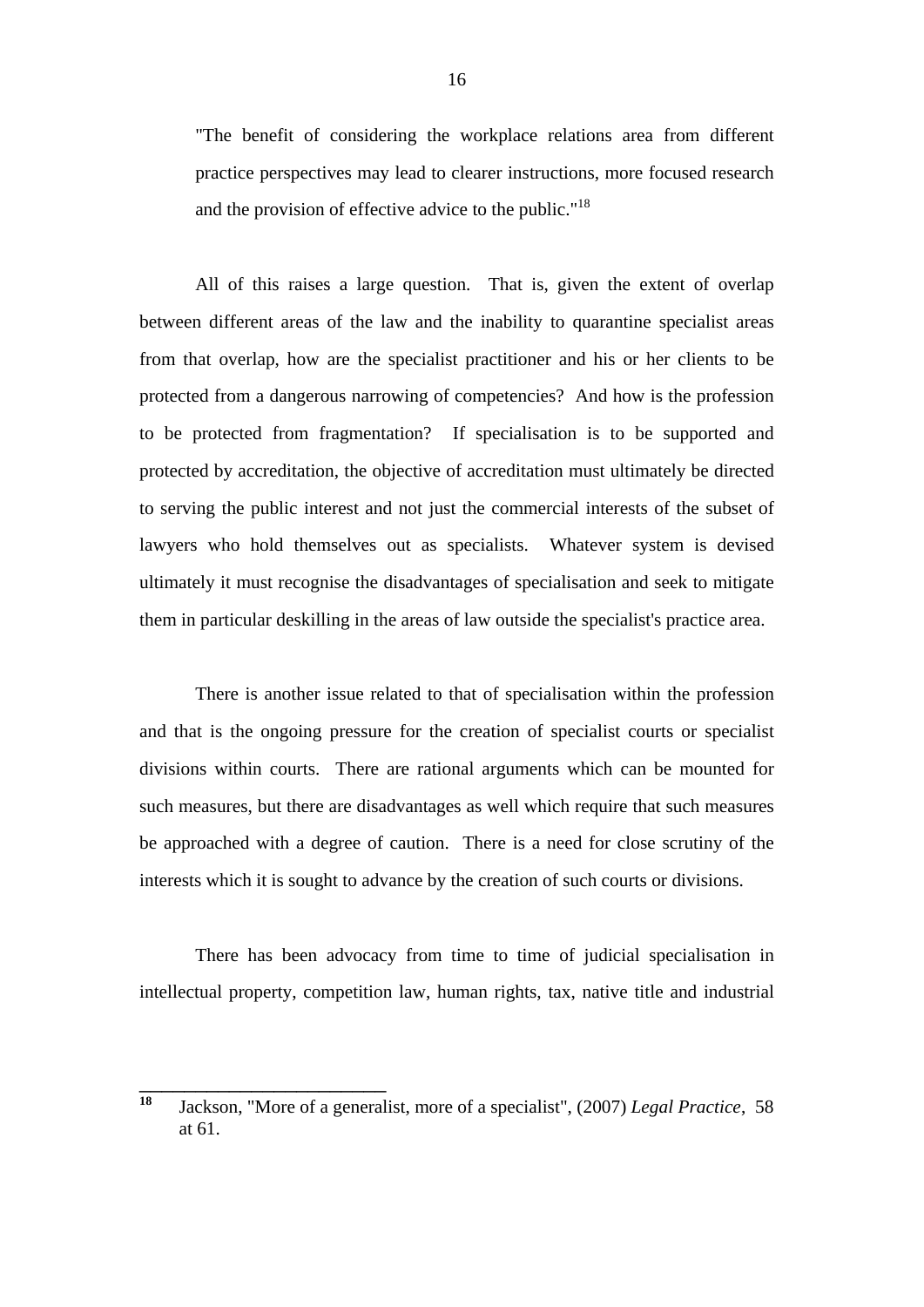relations. These pressures sometime seem to reflect a human need for membership of small clubs of like minded persons restricting access by speaking to each other in arcane shorthand allegedly in the interests of efficiency. Sometimes competitive pressure between courts of concurrent jurisdiction can lead to the establishment of special panels or lists. That can be healthy so long as it does not distort the court's institutional objectives. However in judging, as in the practice of the law, the capacity of counsel and the judge to integrate different areas of the law that may be applicable to the problem at hand and to cross-fertilise concepts and approaches from one area to another is a great strength. Specialisation can raise the risk of intellectual inbreeding and the development of excessively comfortable relationships between judges and members of the relevant specialist Bar.

 This is not a case against all forms of specialist court, tribunal, panel or list. Rather, it proposes a cautious, if not sceptical, approach to their establishment. It also suggests that rotation of judges through such specialist courts, panels or lists may mitigate some of the disadvantages that attend their establishment.

 In specialist courts in areas in which decision making may be informed by policy choices, there is the risk that one particular philosophy or approach may come to dominate the court. This was highlighted by Judge Richard Posner who wrote about the disadvantages of specialised anti-trust courts. Noting the extent of social and economic judgment involved in anti-trust law he said:

 "A 'camp' is more likely to gain the upper hand in a specialised court … not only would most appointments to a specialised anti-trust court be made from the camps; but experts are more sensitive to swings in professional opinion than an outsider, a generalist would be."